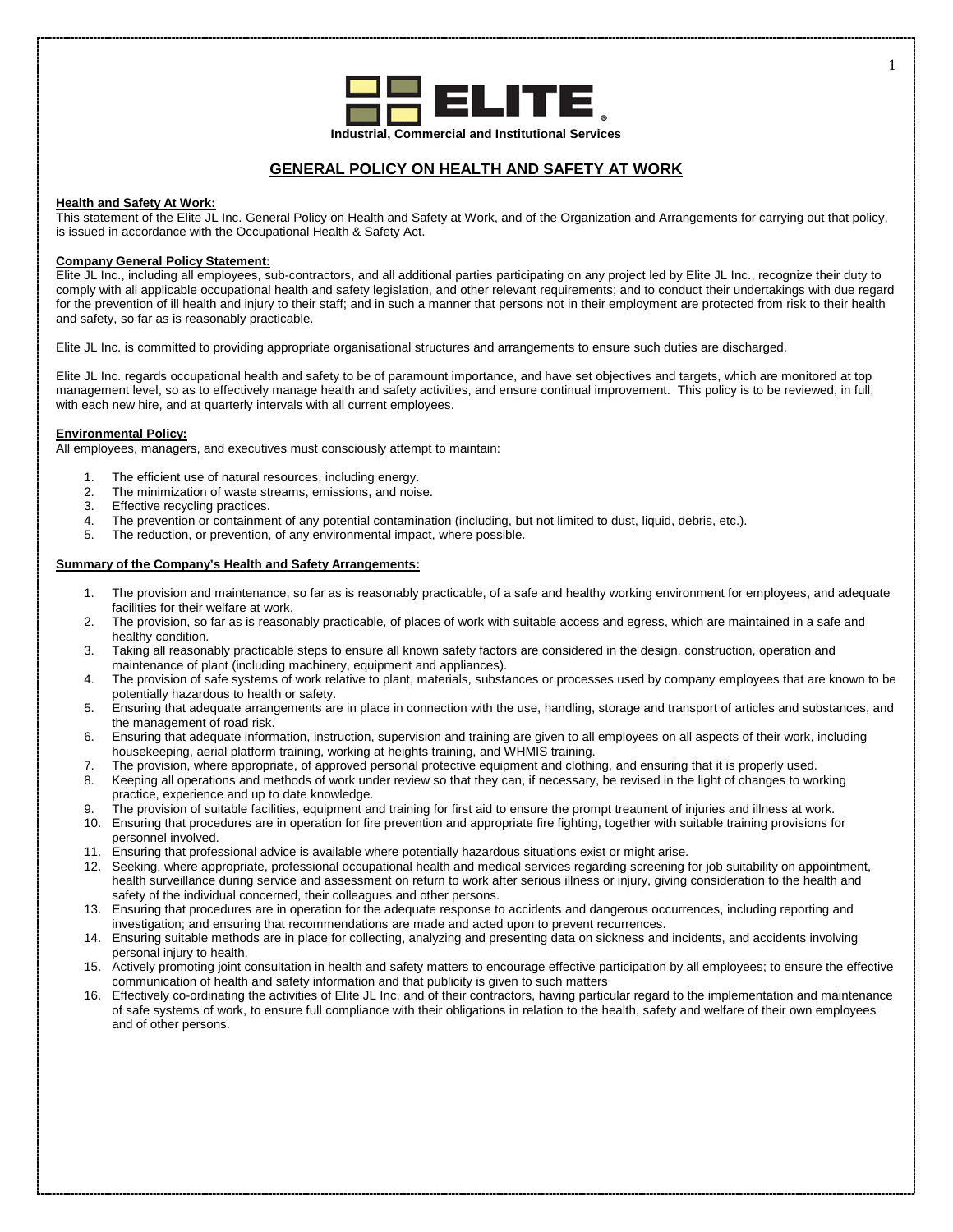## **General:**

The health and safety responsibilities of all parties on a construction project are specified in the current *Occupational Health and Safety Act and Regulations for Construction Projects*.

Responsibilities are prescribed in particular for constructor, employer, supervisor, and worker. Each party has specific responsibilities to fulfill on a construction project.

For more detailed information, consult the current *Occupational Health and Safety Act and Regulations*.

# **Constructor:**

- Appoint a supervisor if 5 or more workers are on the project at the same time. Ensure that the project is supervised at all times.
- A project that lasts more than 3 months and has 20 or more workers must have a Joint Health and Safety Committee.
- If a Joint Health and Safety Committee is not required and there are more than 5 workers, the workers must select a Health and Safety Representative.
- Complete a Ministry of Labour (MOL) registration form.
- Keep a copy of all employer-approved registration forms on site while employers are on the project.
- Send a notification of project to the MOL.
- Develop written emergency procedures, make sure your employees know what they are, and post them on site.
- Ensure ready access to a telephone, two-way radio, or other system in the event of an emergency.
- Report a fatality, critical injury, or other prescribed incident such as a critical injury to the MOL.
- Ensure all workers on site are at least 16 years of age.

#### **Employer:**

- Read Sections 25 and 26 of the *Occupational Health and Safety Act*. It lists many of your responsibilities.
- Appoint a supervisor if 5 or more of the employer's workers are on the project at the same time. Ensure that they are supervised at all times.
- Provide workers with training as required by law (e.g., fall protection systems, WHMIS, etc.).
- Ensure workers are qualified to do work which must be done only by qualified workers (e.g., electricians, pipe fitters, etc.).
- Develop written procedures for rescuing a worker whose fall has been arrested (a worker hanging by a harness).

#### **Supervisor:**

Supervisors must ensure that workers;

- Use the methods, procedures, and equipment required by the *Occupational Health and Safety Act*
- and Regulations for Construction Projects.
- Use or wear the equipment or clothing that the employer requires Supervisors must also
- Tell workers about actual or potential dangers
- Give workers written instructions when required
- Take every precaution reasonable to protect workers.

#### **Worker:**

- Select worker representatives for the Joint Health and Safety Committee.
- Tell your supervisor or employer about equipment problems or other hazards that could hurt you or other workers.
- You have the right to refuse work that you believe endangers your health or safety or the health or safety of others. See Section 43 of the *Occupational Health and Safety Act*.
- Follow your employer's instructions to use or wear equipment, protective devices, or clothing.
- Never engage in horseplay on site (pranks, competitions, showing off your strength, roughhousing, or unnecessary running).

# **Health and Safety Representative:**

The health and safety representative must be familiar with;

- The current *Occupational Health and Safety Act and Regulations for Construction Projects*
- Procedures in the event of an emergency (see chapter on Emergency Procedures)
- Procedures for refusal to work where health and safety are in danger

# **Accidents and Injuries:**

All accidents and injuries, regardless of severity, must be reported immediately.

Procedures for reporting accidents, and the type of accidents that must be reported, are spelled out in the *Occupational Health and Safety Act and Regulations for Construction Projects.*

Further information is available from the Workplace Safety and Insurance Board and Ministry of Labour.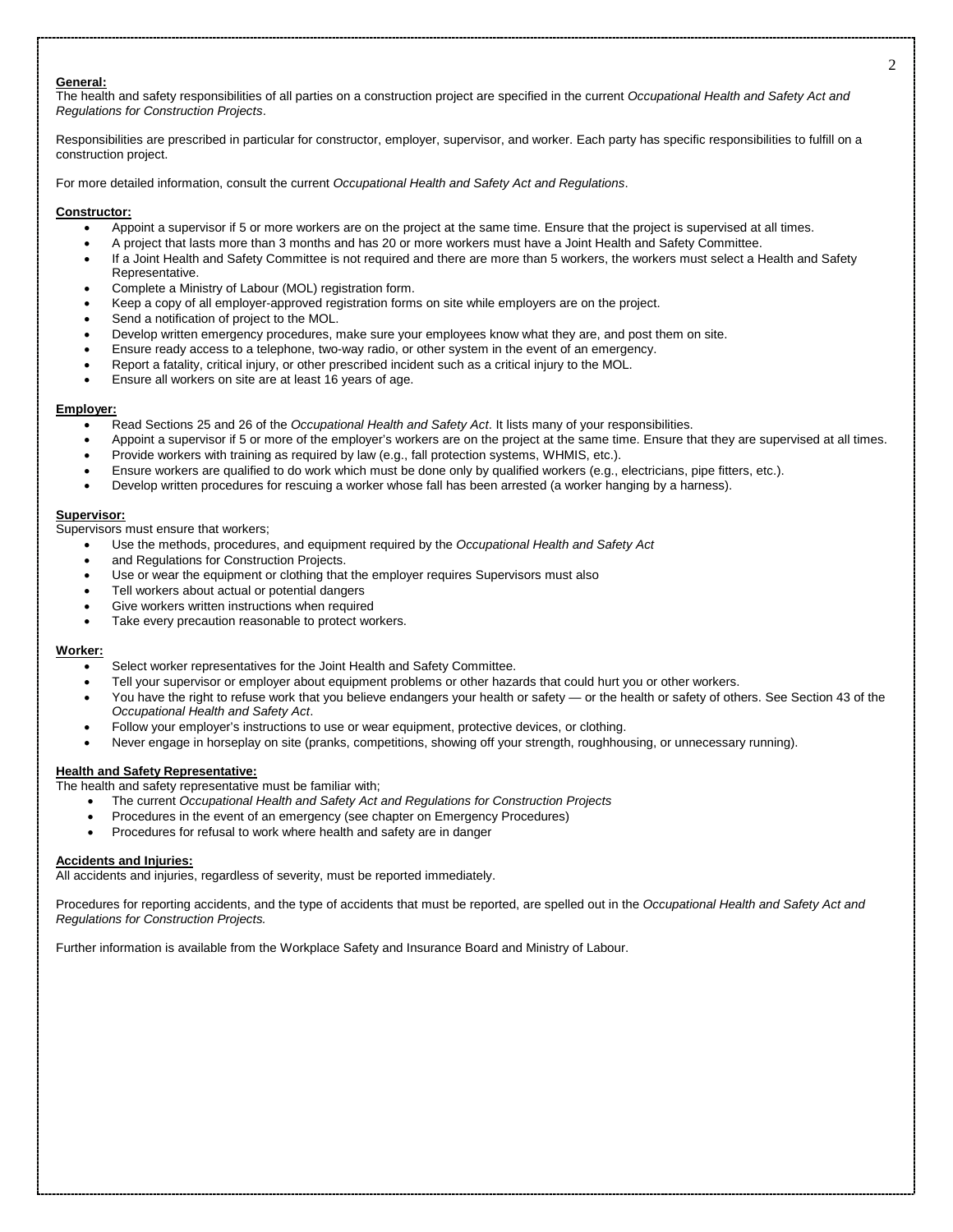# **Certified Committee Members:**

Where a project regularly employs 50 or more workers, the health and safety committee on the project must have at least one member representing workers and one member representing the constructor who are certified by the Workplace Safety and Insurance Board.

If no members of a health and safety committee are certified, the workers and constructor must each select one member of the committee to become certified.

A certified member who receives a complaint regarding a dangerous circumstance can investigate the complaint under the authority of the *Occupational Health and Safety Act.* The member may also ask a supervisor to investigate a situation where the member "has reason to believe" that a dangerous circumstance may exist.

The supervisor must investigate the situation promptly in the presence of the certified member.

The certified member may also request that another certified member representing the other party at the workplace investigate the situation if the first certified member "has reason to believe" that the dangerous circumstance still exists after the supervisor's investigation and remedial action, if any, has been taken.

The second certified member must promptly investigate the situation in the presence of the first certified member and, if both certified members agree, they may direct the constructor or employer to stop work or stop the use of any part of the workplace, including machines and other equipment. The constructor or employer must immediately comply with the order.

If both certified members do not agree that a dangerous circumstance exists, either may request that a Ministry of Labour inspector investigate the situation. The inspector must investigate and provide both members with a written report.

#### **Ministry of Labour Inspectors:**

The inspector can visit a site at any time and exercise fairly broad powers to inspect, ask questions, and give orders. If the inspector approaches a worker directly, the worker must answer questions and cooperate. The supervisor must be informed of any orders given or recommendations made.

In some cases the health and safety representative, worker member of a health and safety committee, or worker selected by fellow workers or the union has a right to take part in accident investigation.

The results of accident investigation and reporting should be made known to all personnel on site. Recommendations should be implemented to prevent the accident from happening again.

In all cases of injury, the EMPLOYER must do the following:

- 1. Make sure that first aid is given immediately, as required by law.
- 2. Record the first aid treatment or advice given to the worker.
- 3. Complete and give to the worker a Treatment Memorandum (Form 156) if health care is needed.
- 4. Provide immediate transportation to a hospital or a physician's office, if necessary.
- 5. Submit to the Workplace Safety and Insurance Board (WSIB), within three days of learning of an accident, an Employer's Report of an Accident/Injury/Industrial Disease (Form 7) and any other information that may be required.
- 6. Pay full wages and benefits for the day or shift on which the injury occurred when compensation is payable for loss of earnings.
- 7. Notify the Ministry of Labour, health and safety representative and/or committee, and union as required by legislation.

The WORKER must do the following:

- 1. Promptly obtain first aid.<br>2. Notify the employer, fore
- 2. Notify the employer, foreman, supervisor, and worker safety representative immediately of an injury requiring health care and obtain from the employer a completed Treatment Memorandum (Form 156) to take to the physician or the hospital. Failure to report promptly can affect your benefits and subject your employer to fines.
- 3. Choose a physician or other qualified practitioner with the understanding that a change of physician cannot be made without permission of the WSIB.
- 4. Complete and promptly return all report forms received from the WSIB.

#### **New Hires:**

Statistics show that approximately 20% of all injuries to workers occur within their first 30 days on the job. This fact highlights the importance of orientation.

The new hire may be young or old, male or female, experienced or inexperienced in construction. The worker may be new to the site, new to the type of work, or new to the company. A worker coming to any project for the first time should be considered a "new hire."

New employees must be told and, if necessary, trained and shown what is expected of them in:

- work performance
- safe operation of tools and equipment
- procedures around hazardous materials
- proper use of any required personal protective clothing and equipment.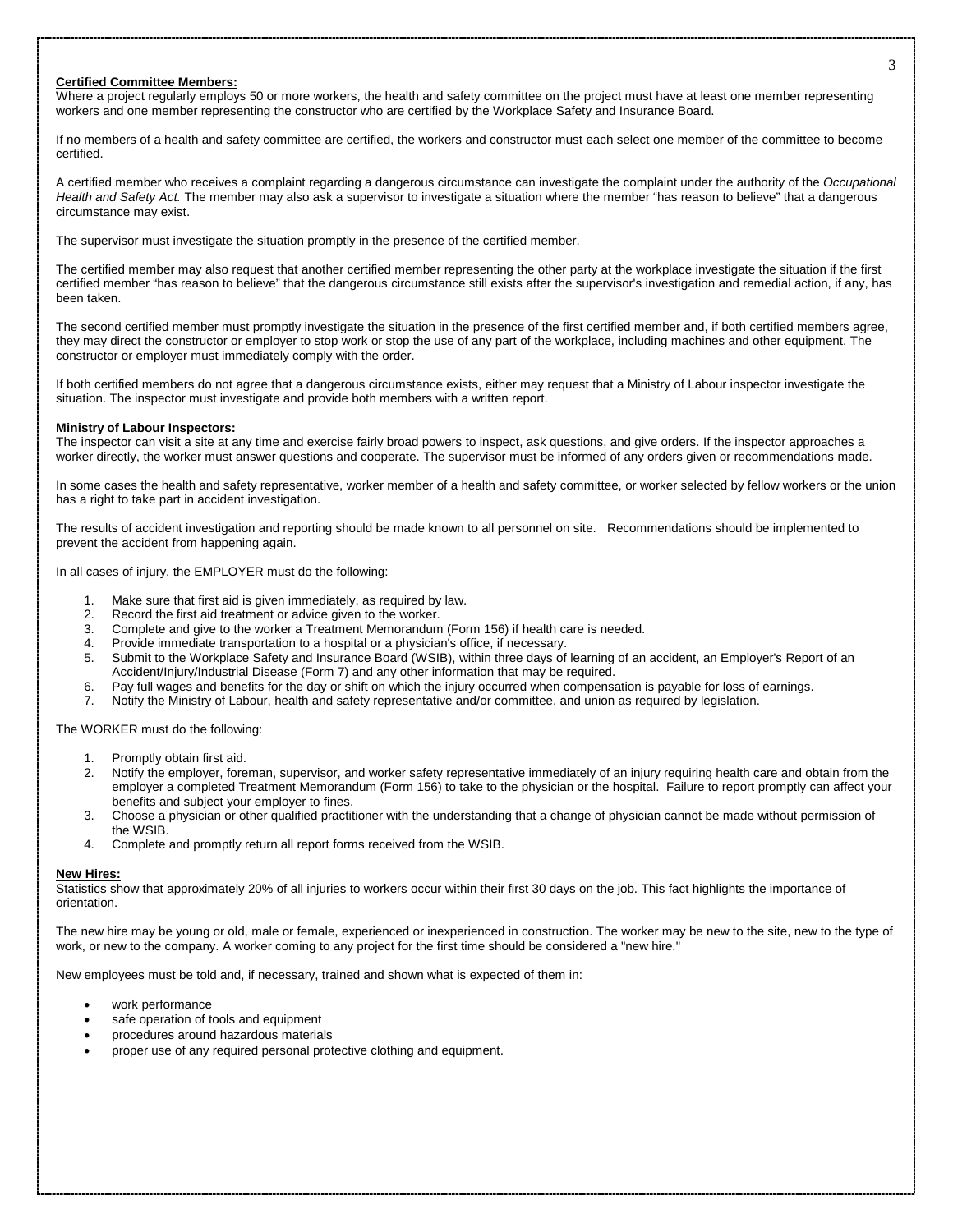They must also be told, and preferably shown, the location of:

- first aid kit or first aid station
- fire alarms and exits
- fire extinguishers and standpipes
- emergency telephones
- eyewash station
- supervisor's office
- tool crib
- washrooms
- lunchroom.

These locations can be pointed out during a tour of the workplace when the new hire is introduced to co-workers, supervision, and the health and safety representative.

To make orientation successful, supervisors should follow some simple steps:

- Talk to new hires. Put them at ease. Find out how much they know already. Explain why their job must be done right, how it relates to the rest of the operation, and what hazards may be involved.
- Explain assignments carefully to new workers. Tell them, show them, and ask questions to make sure they understand. Cover one step at a time. Make key operations and safety points clear. Be patient and go slowly.
- Test the new hire's performance. Watch while the job is being done. Commend good work. When necessary, show how the job can be done more safely and efficiently.
- Let new workers continue on their own. Tell them who to contact for help and encourage them to get help when needed.
- Follow up. Check on work frequently at first. Look for any bad habits, unnecessary motions, or unsafe acts that need correcting. Ease off when you're convinced that workers are doing the job safely and correctly.

# **Jobsite Safety Talks:**

Jobsite talks can help prevent accidents and injuries by promoting hazard awareness in the workplace.

Supervisors should present safety talks on a regular basis and follow these guidelines:

- Before presenting a prepared talk, look it over. Instead of reading the talk to your crew, use your own words. Personnel will more likely accept your natural manner than a formal presentation.
- Choose subjects that are directly related to site conditions or the company's health and safety policy and program.
- Encourage participation. Get the crew to talk about close calls and hazards. Solutions to these problems can become the subject of future talks.
- Make a note of any hazards the crew may mention as well as any suggestions for improving health and safety. Subjects requiring management attention should be referred to management.
- Always follow up. Tell the crew what has been done to correct problems and improve conditions on the job.

# **WORKPLACE VIOLENCE PREVENTION**

#### **Purpose:**

Elite JL Inc. maintains a zero tolerance standard of violence in the workplace. The purpose of this policy is to provide Elite JL Inc. employees guidance that will maintain an environment that is free of violence, and the threat of violence.

#### **Policy:**

Violent behavior of any kind, or threats of violence, either implied or direct, are prohibited. Such conduct by an Elite JL Inc. employee will not be tolerated. An employee who exhibits violent behavior may be subject to criminal prosecution and shall be subject to disciplinary action up to and including dismissal. Violent threats or actions by a non-employee may result in criminal prosecution. Elite JL Inc. will investigate all complaints filed, and will also investigate any possible violation of this policy of which we are made aware. Retaliation against a person who makes a complaint regarding violent behavior or threats of violence made to him/her is also prohibited.

#### **Definitions:**

Workplace Violence: Behavior in which an employee, former employee or visitor to a workplace inflicts or threatens to inflict damage to property, serious harm, injury or death to others at the workplace.

**Threat:** The implication or expression of intent to inflict physical harm or actions that a reasonable person would interpret as a threat to physical safety or property.

**Intimidation:** Making others afraid or fearful through threatening behavior.

**Zero-tolerance:** A standard that establishes that any behavior, implied or actual, that violates the policy will not be tolerated.

**Court Order:** An order by a Court that specifies and/or restricts the behavior of an individual. Court Orders may be issued in matters involving domestic violence, stalking or harassment, among other types of protective orders, including Temporary Restraining Orders.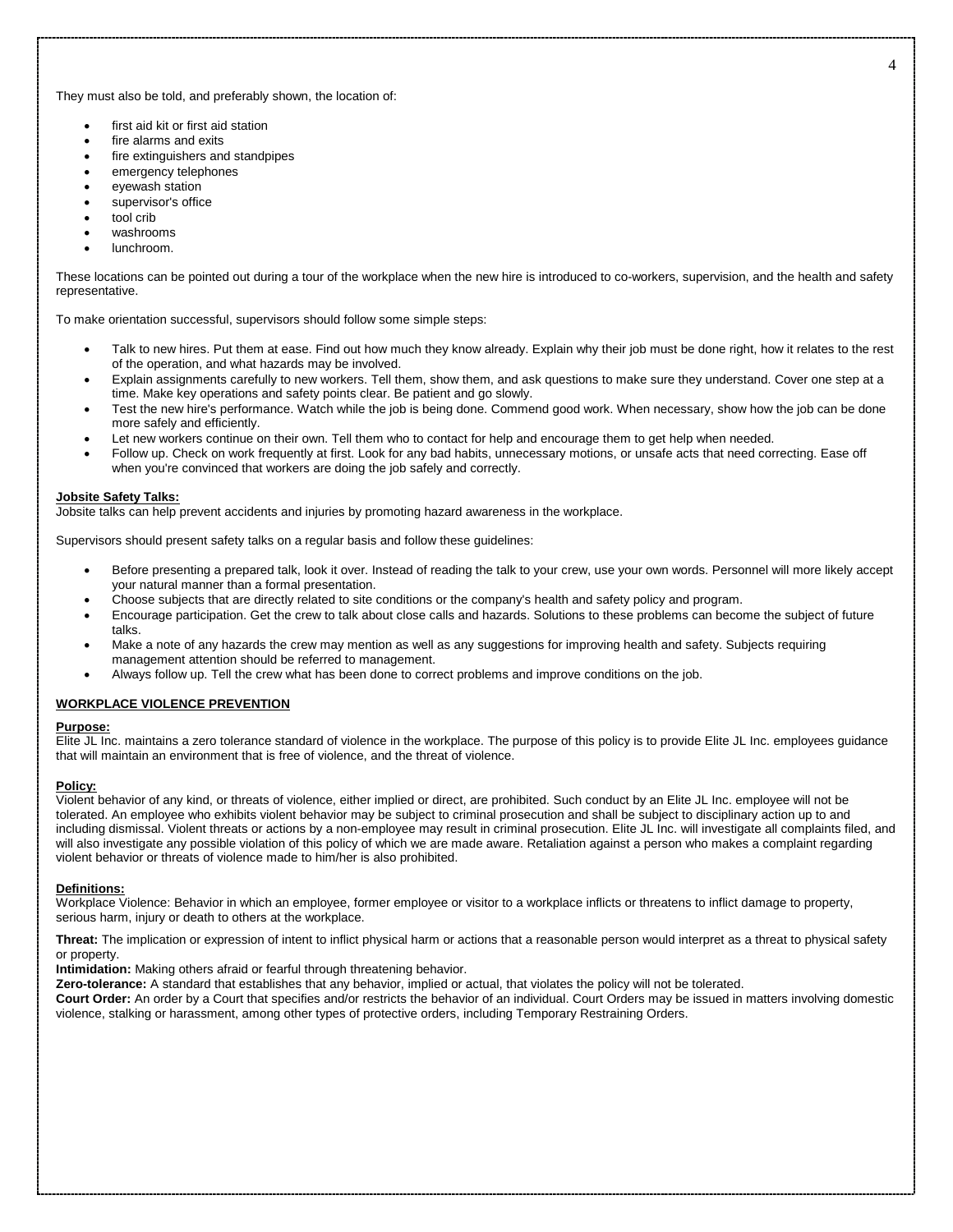### **Prohibited Behavior:**

Violence in the workplace may include, but is not limited to the following list of prohibited behaviors directed at, or by a co-worker, supervisor or member of the public;

- 1. Direct threats or physical intimidation
- 2. Implications or suggestions of violence<br>3. Stalking
- 3. Stalking<br>4. Possess
- Possession of weapons of any kind, while engaged in activities for Elite JL Inc., at any location, unless such possession or use is a requirement of the job
- 5. Assault of any form
- 6. Physical restraint, confinement
- 7. Dangerous or threatening horseplay<br>8. Loud, disruptive or angry behavior, o
- Loud, disruptive or angry behavior, or language that is clearly not part of the typical work environment
- 9. Blatant or intentional disregard for the safety or well-being of others
- 10. Commission of a violent felony or misdemeanor
- 11. Any other act that a reasonable person would perceive as constituting a threat of violence

Domestic Violence, while often originating in the home, can significantly impact workplace safety and the productivity of victims as well as co-workers. For the purposes of this document, "domestic violence" is defined as abuse committed against an adult or fully emancipated minor. Abuse is the intentional reckless attempt to cause bodily injury, sexual assault, threatening behavior, harassment, or stalking, or making annoying phone calls to a person who is in any of the following relationships;

- 1. Spouse or former spouse
- 2. Domestic partner or former domestic partner
- 3. Cohabitant or former cohabitant and or other household members
- 4. A person with whom the victim is having, or has had, a dating or engagement relationship
- 5. A person with whom the victim has a child

Elite JL Inc. recognizes that domestic violence may occur in relationships regardless of the marital status, age, race, or sexual orientation of the parties.

# **Reporting Acts or Threats of Violence:**

An employee who:

- Is the victim of violence, or
- Believes they have been threatened with violence, or
- Witnesses an act or threat of violence towards anyone else shall take the following steps:
- If an emergency exists and the situation is one of immediate danger, the employee shall contact the local police officials by dialing 9-1-1, and may take whatever emergency steps are available and appropriate to protect himself/herself from immediate harm, such as leaving the area
- If the situation is not one of immediate danger, the employee shall report the incident to the appropriate supervisor or manager as soon as possible and complete a Workplace Violence Incident Report Form

## **Procedures - Future Violence:**

Employees who have reason to believe they, or others, may be victimized by a violent act sometime in the future, at the workplace or as a direct result of their employment with Elite JL Inc., shall inform their supervisor by immediately completing a Workplace Violence Incident Incident Report Form so appropriate action may be taken. The supervisor shall inform his/her Department Director or designee, the Director of Human Resources and the local law enforcement officials.

Employees who have signed and filed a restraining order, temporary or permanent, against an individual due to a potential act of violence, who would be in violation of the order by coming near them at work, shall immediately supply a copy of the signed order to their supervisor. The supervisor shall provide copies to the Department Director, the Director of Human Resources and local police.

#### **Incident Investigation:**

Acts of violence or threats will be investigated immediately in order to protect employees from danger, unnecessary anxiety concerning their welfare, and the loss of productivity. The employee's Department Director will initiate an investigation into potential violation of work rules/policies. Simultaneously, the Department Director will refer the matter to local police for their review of potential violation of civil and/or criminal law.

Procedures for investigating incidents of workplace violence include;

- 1. Visiting the scene of an incident as soon as possible.
- 2. Interviewing injured and threatened employees and witnesses.
- 3. Examining the workplace for security risk factors associated with the incident, including any reports of inappropriate behavior by the perpetrator.
- 4. Determining the cause of the incident.<br>5. Taking mitigating action to prevent the
- Taking mitigating action to prevent the incident from recurring.
- 6. Recording the findings and mitigating actions taken.

In appropriate circumstances, Elite JL Inc. will inform the reporting individual of the results of the investigation. To the extent possible, Elite JL Inc. will maintain the confidentiality of the reporting employee and the investigation but may need to disclose results in appropriate circumstances; for example, in order to protect individual safety. Company will not tolerate retaliation against any employee who reports workplace violence.

# **Mitigating Measures:**

Incidents which threaten the security of employees shall be mitigated as soon as possible following their discovery. Mitigating actions include:

- Notification of law enforcement authorities when a potential criminal act has occurred
- Provision of emergency medical care in the event of any violent act upon an employee
- Post-event trauma counseling for those employees desiring such assistance
- Assurance that incidents are handled in accordance with the Workplace Violence Prevention policy
- Requesting Elite JL Inc.'s attorney file a restraining order as appropriate